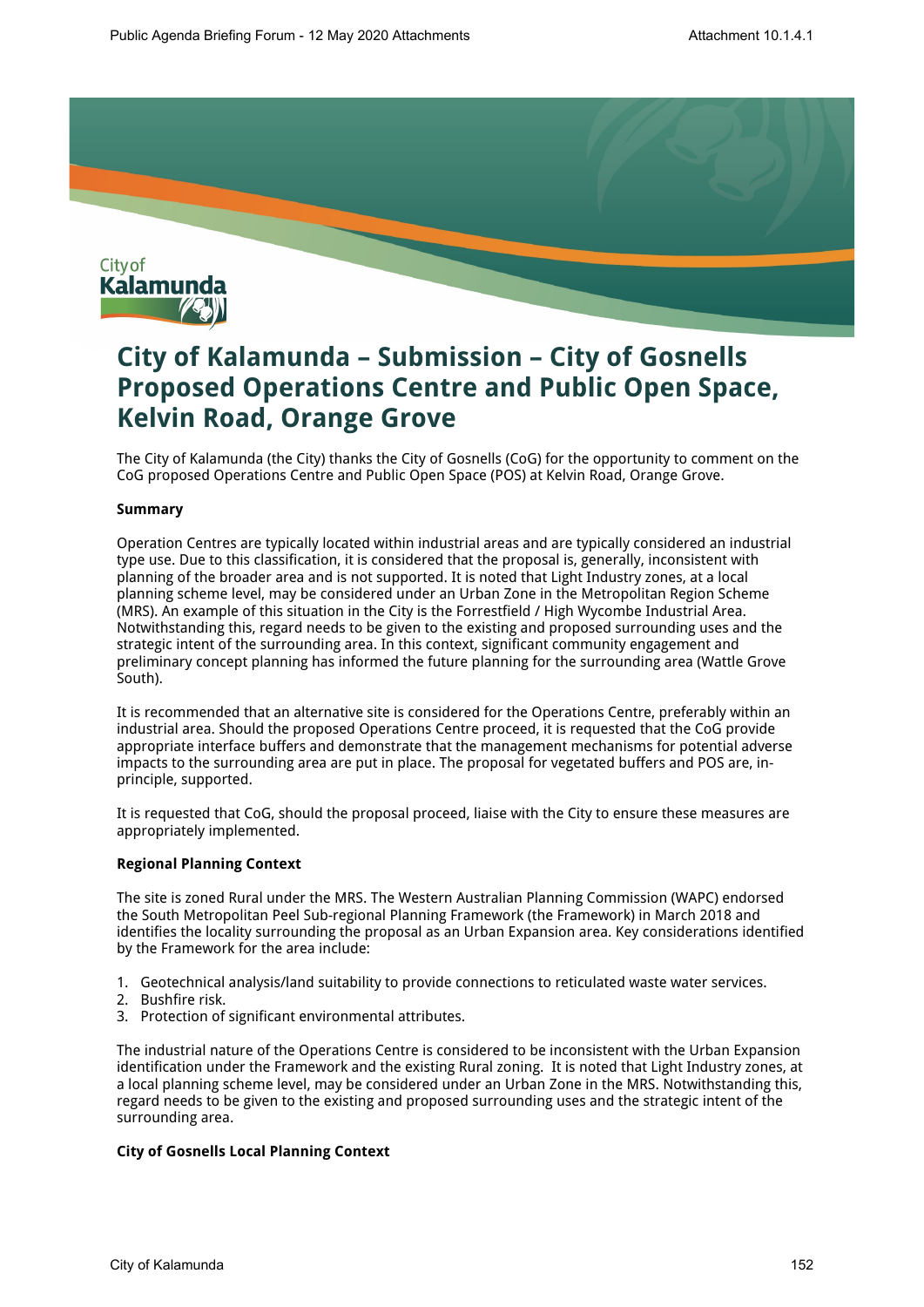The CoG Draft Local Planning Strategy 2019 identifies Orange Grove as a 'Potential Urban Expansion Area' and has been identified as a long term growth area. Orange Grove is identified as Rural Planning Precinct No. 4 - Kelvin Road Precinct (RPP 4) and Rural Precinct 3 (RPP 3) by the CoG Foothills Rural Strategy. RPP 4 contains a variety of lot sizes, which are generally between one to four hectares. The Precinct is relatively well serviced with scheme water, electricity and telecommunications. It is however, not serviced by reticulated gas or sewer.

The precinct comprises 36 individual properties that collectively cover approximately 90 hectares. 16 of the properties are owned by the CoG which combined, once occupied the Kelvin Road Waste Disposal site. The remaining 20 properties are held in private ownership. These sites are generally commercial or rural in nature. RPP 3 is the eastern end of Kelvin Road and includes Valcan Road. This precinct is rural residential in nature. The Foothills Rural Strategy recommends a minimum of one hectare properties for the area. The CoG Local Planning Scheme No. 24 is being preparing in conjunction with the Local Planning Strategy and it is envisaged the area will be rezoned to Rural Residential. The area is currently zoned General Rural.

The industrial nature of the Operations Centre is considered to be inconsistent with the urban investigation and rural residential identification under the draft Local Planning Strategy 2019 and the Foothills Rural Strategy.

### **City of Gosnells Submission on the City of Kalamunda's Draft Industrial Development Strategy**

On 1 October 2018, the CoG provided a submission on the City's draft Industrial Development Strategy (IDS). The draft IDS identified a portion of 'Wattle Grove South' as industrial investigation. The CoG provided a submission and objected to this identification due to potential adverse impacts on adjacent Orange Grove rural residential properties and the fact that the North East Sub-regional Planning Framework identifies the area as Urban Expansion, making the proposal inconsistent with this identification.

The City subsequently removed the industrial investigation identification from this area in the final version of the IDS. Operations centres are generally associated with industrial areas and industrial type operations. The proposed Operations Centre may have potential impacts on both Wattle Grove South and Orange Grove residents and could be considered as inconsistent with the South Metropolitan and North East Sub-regional Planning Frameworks. It is noted that Light Industry zones, at a local planning scheme level, may be considered under an Urban Zone in the MRS. Notwithstanding this, regard needs to be given to the existing and proposed surrounding uses and the strategic intent of the surrounding area. In this context, significant community engagement and preliminary concept planning has informed the future planning for the surrounding area (Wattle Grove South).

#### **City of Kalamunda Local Planning Context - Crystal Brook (Wattle Grove South)**

The area recently named, at a project level, Crystal Brook through community engagement and often referred to as Wattle Grove South borders Orange Grove and is identified as Urban Expansion / Urban Investigation by the North East Sub-regional Planning Framework. The area is identified by the City's Local Planning Strategy 2010 as an urban investigation area. The City's draft Local Housing Strategy 2020 (LHS), which was adopted for the purpose of public advertising in March 2020 identifies the area as an Investigation Area. The LHS has been issued to the CoG for comment.

A portion of the area was identified by a Feasibility Study prepared in 2018 and the City's draft Industrial Development Strategy 2018 as an industrial investigation. This identification was removed from the final Industrial Development Strategy adopted by Council in December 2018 due to community feedback. During community engagement, the community voiced a strong appreciation and desire for the protection of the environmental and rural values of the broader area.

Following engagement with the community, Council resolved in February 2019 to engage a consultant to undertake community engagement and prepare concept plans on potential land use and development outcomes for the area focussing on the protection of environmental values, sustainability outcomes and maintaining the character and amenity of the area. In August 2019, the Council resolved to engage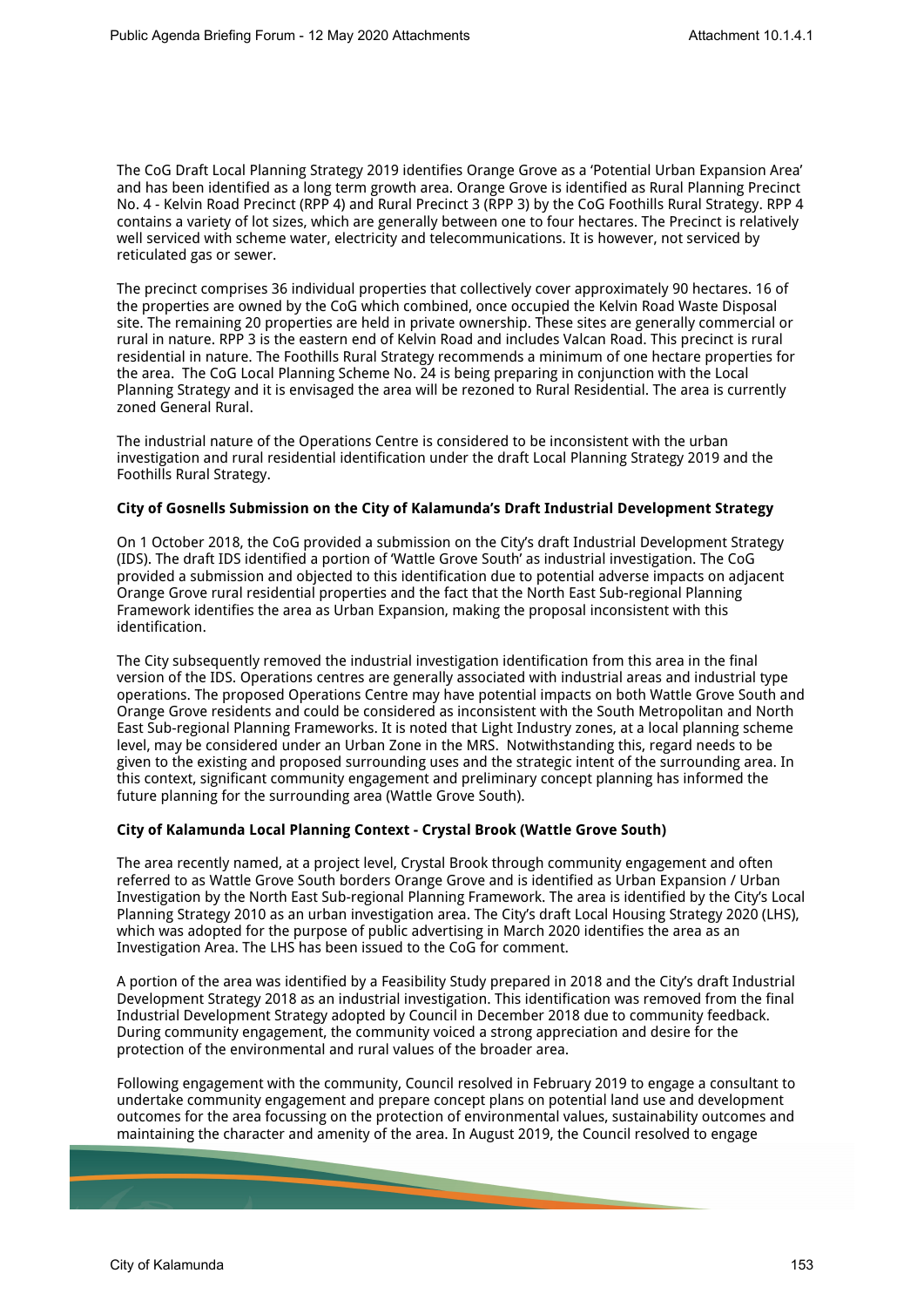Roberts Day to undertake this process. Community engagement commenced in December 2019 and the community has reiterated the desire for environmental protection, maintaining the rural character and amenity of the area and investigating potential sustainability initiatives that can be incorporated into future developments through the planning process.

Draft concept plans are currently being prepared and are anticipated to be released to the community for comment in early May 2020. The CoG will be referred to during the advertising process of these concepts for comment. The proposal for an operations centre adjacent to this area would be inconsistent with the current planning for the area and may have the potential to cause adverse impacts. Residents within this area often complain about trucks utilising Crystal Brook to 'rat run' to Welshpool Road East and access Tonkin Highway. This may cause further issues on this lower order road.

The proposal for an enhanced public open space / recreational facility is, in principle, supported and may provide an appropriate outcome depending what is envisaged, providing recreational and amenity benefits for both Orange Grove and Wattle Grove. This support is provided for the public open space / recreational facility in isolation and not in conjunction with the proposed operations centres. The public open space / recreational facility component is considered consistent with the planning for the area. The proposed vegetated buffer may also assist with providing an appropriate interface with Crystal Brook. It is requested that the CoG liaise with the City when planning and implementing the vegetated buffer to ensure the buffer minimises potential adverse impacts and provides desirable amenity for Crystal Brook residents.

Please contact the City's Strategic Planning team for further information on the Crystal Brook project.

<https://engage.kalamunda.wa.gov.au/reset-wattle-grove-south>

### **Public Open Space**

The City has an overall shortfall of public open space and sports space as identified in the City's Public Open Space Strategy 2018 and is continuing to review and plan its passive and active open space provision. This proposal may assist with alleviating such pressures given its location on the border of the City.

It is noted that given the history of the site as a previous landfill site and the significant remediation that may be required, the site may be limited to passive open space or non-traditional sports.

The City wishes to continue to liaise with the CoG and requests to be invited to further understand and discuss the various development opportunities for the proposed POS site. Please contact the City's Community Development team to discuss these opportunities.

# **Traffic**

It is noted that as part of the proposal no traffic information has been provided to understand how both the operation centre and public open space will impact on the traffic and road network of the broader area, particular truck traffic within Crystal Brook.

It is requested that a Transport Impact Assessment (TIA) be provided for review and comment, to specifically identify the extent of impacts to Kelvin Road and Crystal Brook Road arising from the proposed Operations Centre and POS. Please contact the City's Asset Planning team to discuss the information required.

#### **Water**

It is noted as part of the proposal that no water management information has been provided to better understand how water will be managed on site and off site.

It is requested that an Urban Water Management Plan (UMP) or Stormwater Management Plan is provided to the City for review and comment. Please contact the City's Asset Planning team to discuss the information required.